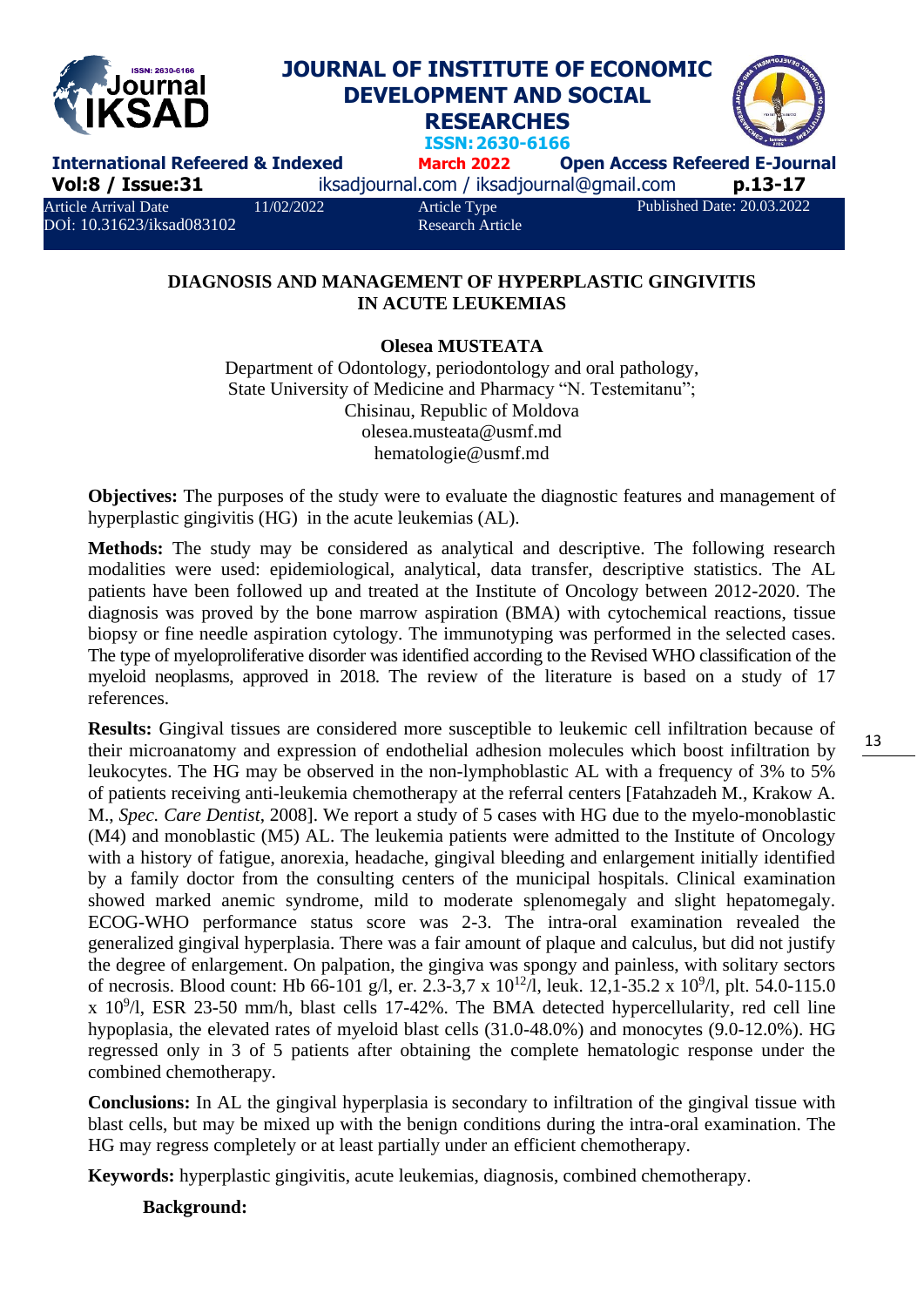

Periodontal pathologies include a variety of conditions commonly affecting the health of the periodontium and may be considered as an actual issue of Public Health and Dentistry. Although the classification scheme defined at the 1989 World Workshop in Clinical Periodontics divided these pathologic conditions into a number of clinically defined subentities [1,14], the subsequent attempts to categorize patients according to the defined criteria have indicated the considerable overlap problem in the disease definitions [2]. In spite of the essential progress in defining both etiologic agents and pathways of pathogenesis in various forms of gingivitis, the lack of information exists to definitively recategorize these diseases. Acute leukemias (AL) are the hematologic malignancies resulting from a clonal proliferation and accumulation of the blast cells. AL affect persons of all ages and develop more frequently in males. The morbidity by AL correlates with the age. The incidence ranges worldwide between 1.6-3.6 cases per 100 000 population. The leukemic cell population may invade extramedullary tissues and its presence as leukemic infiltrates has been reported in the spleen, kidneys, lungs, bowels, breasts, testes, eyes, meninges, lymph nodes, liver, prostate, skin, and oral cavity [6]. Gingival hyperplasia is secondary to the infiltration of the gingival tissue with leukemia cells and is well described in the literature [4, 15, 16, 17]. Gingival enlargement is reported to be the most consistent symptom leading to a diagnosis of AL and directs the patient to seek early dental consultation [9, 15, 17].

### **Objectives:**

The aims of the study were to evaluate the diagnostic features and management of hyperplastic gingivitis (HG) in AL.

#### **Matherials and methods:**

The analytical, descriptive and prospective study was performed. The following research modalities have been used: epidemiological, analytic, data transfer, descriptive statistics [13]. The AL patients have been followed up and treated at the Institute of Oncology between 2012-2020. The diagnosis was proved by the bone marrow aspiration with cytochemical reactions, tissue biopsy or fine needle aspiration cytology. The immunotyping was performed in selected cases. The type of myeloproliferative disorder was identified according to the Revised WHO classification of the Tumours of Haematopoietic and Lymphoid Tissues, approved in 2017 [12]. The review of the literature is based on a study of 17 references.

### **Results and discussion:**

There are different types of periodontal diseases, one of which is "gingival overgrowth" or "gingival enlargement". Gingival enlargement may be caused by a wide variety of etiologies and is classified according to the corresponding etiologic factors [10, 11]: 1. Inflammatory enlargement; 2. Drug-induced enlargement; 3. Enlargement associated with systemic diseases or conditions; 4. Neoplastic enlargement.

Gingival tissues are considered more susceptible to leukemic cell infiltration because of their microanatomy and expression of endothelial adhesion molecules which enhance infiltration of leukocytes [9]. In the most extensive review of the neoplastic enlargement, gingival hyperplasia was observed in myeloid AL with a frequency of 3% to 5% among 1,076 patients receiving antileukemia chemotherapy at a referral centre [5]. Gingival hyperplasia is commonly seen in myeloid AL subtypes, such as monoblastic AL (66.7%), myelo-monoblastic AL (18.5%), and myeloblastic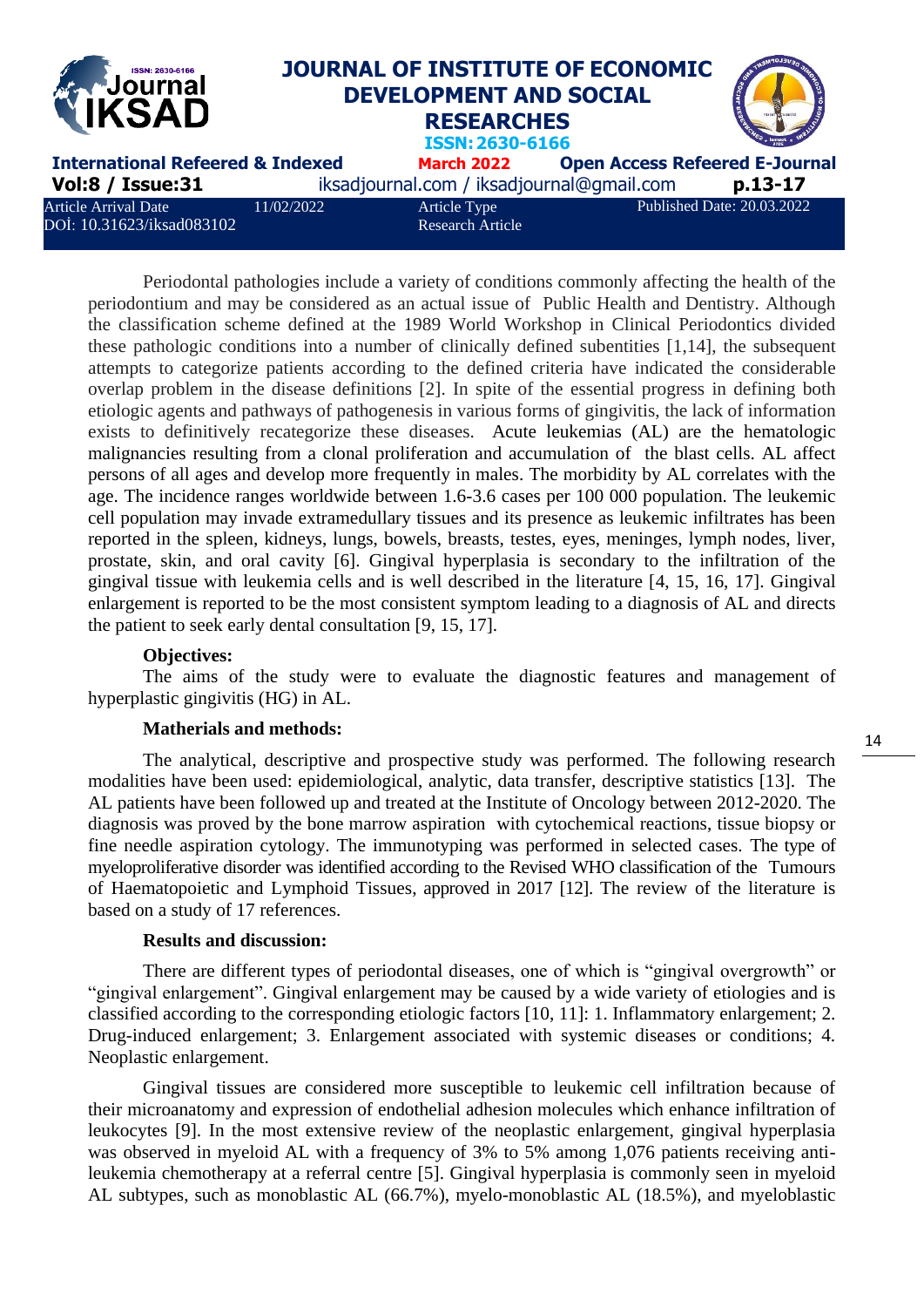| <b>Experiment Second</b>                                 |            | JOURNAL OF INSTITUTE OF ECONOMIC<br><b>DEVELOPMENT AND SOCIAL</b><br><b>RESEARCHES</b><br>ISSN: 2630-6166 |                                       |                            |
|----------------------------------------------------------|------------|-----------------------------------------------------------------------------------------------------------|---------------------------------------|----------------------------|
| <b>International Refeered &amp; Indexed</b>              |            | <b>March 2022</b>                                                                                         | <b>Open Access Refeered E-Journal</b> |                            |
| <b>Vol:8 / Issue:31</b>                                  |            | iksadjournal.com / iksadjournal@gmail.com                                                                 |                                       | p.13-17                    |
| <b>Article Arrival Date</b><br>DOİ: 10.31623/iksad083102 | 11/02/2022 | Article Type<br><b>Research Article</b>                                                                   |                                       | Published Date: 20.03.2022 |

AL (3.7%) [4]. Gingival hyperplasia is characterized by progressive enlargement of the interdental papillae as well as the marginal and attached gingiva. In the condition's severe forms, the crowns of the teeth may be covered. Gingiva appears swollen, devoid of stippling and pale red to deep purple in colour. Mucosal hemorrhages, ulcerative gingivitis, infectious gingivitis and odontalgia may be observed [3, 16]. Pallor, spontaneous hemorrhage, petechiae and ulceration have been described to occur more commonly in acute than chronic leukemia. Histologic characteristics are similar for each subtype of leukemia aside from the morphologic form of the invading cells. These cells are characterized by abundant mitotic figures. Typically, the lamina propria is densely packed with leukemia cells extending from the basal cell layer of the epithelium into the gingiva, thereby altering the normal anatomy. Regional blood vessels are compressed by the infiltrate.

The development of gingival infiltration is unpredictable in anyone patient. Gender has not been described as a risk factor for developing this manifestation. Leukemia cell gingival infiltrate is not observed in edentulous individuals, suggesting that local irritation and trauma associated with the presence of teeth may play a role in the pathogenesis of this abnormality. Dental caries and poor oral hygiene have not been described as risk factors for gingival hyperplasia. Additionally, an increased rate of dental caries as a complication of this abnormality has not been reported. However, poor oral hygiene and cavities predispose to super-infection, necrosis, pain and bleeding. The presence of caries in some patients may be likely incidental. In general, surgery should be avoided in leukemia-afflicted patients with gingival hyperplasia. Generally, gingival hyperplasia resolves completely or at least partly with effective leukemia chemotherapy. Of note, patients initially presenting with acute promyelocytic leukemia without gingival hyperplasia can develop this abnormality after all-trans-retinoic acid therapy. This manifestation is not considered to be predictive of poor outcome. New cutaneous lesions, oral or otherwise, are often the initial physical finding that leads to a diagnosis of leukemia [8].

In this manuscript, we report a study of 5 cases with HG due to myelo-monoblastic (M4) and monoblastic (M5) AL. The leukemia patients were admitted to the Institute of Oncology with a history of fatigue, anorexia, headache, gingival bleeding and enlargement initially identified by a family doctor from the consulting centers of the municipal hospitals. Clinical examination showed marked anemic syndrome, mild to moderate splenomegaly and slight hepatomegaly. The cardiovascular, respiratory and nephrourinary systems proved to be intact. ECOG-WHO performance status score was 2-3. The intra-oral examination and the subsequent evaluation of the medical and dental history were performed. The intra-oral examination revealed the generalized gingival hyperplasia. There were the fair amounts of plaque and calculus, but did not justify the degree of enlargement. On palpation, the gingiva was spongy and painless, with solitary sectors of necrosis. The tongue, palate, and temporo-mandibular joints were normal on examination. The following differential diagnoses were considered: inflammatory enlargement, drug-induced enlargement, conditioned enlargement, systemic enlargement, and neoplastic enlargement. Blood count: Hb 66-101 g/l, er. 2.3-3,7 x 10<sup>12</sup>/l, leuk. 12,1-35.2 x 10<sup>9</sup>/l, plt. 54.0-115.0 x 10<sup>9</sup>/l, ESR 23-50 mm/h, blast cells 17-42%. Taken into consideration our concern about possible AL, which were suggested by the complete and differential blood counts, the bone marrow aspiration with cytochemical reactions and the gingival imprints were done. The bone marrow aspiration detected hypercellularity, red cell line hypoplasia, the elevated rates of myeloid blast cells (31.0-48.0%) and monocytes (9.0-12.0%). Both the bone marrow and the gingival morphology, thus, demonstrated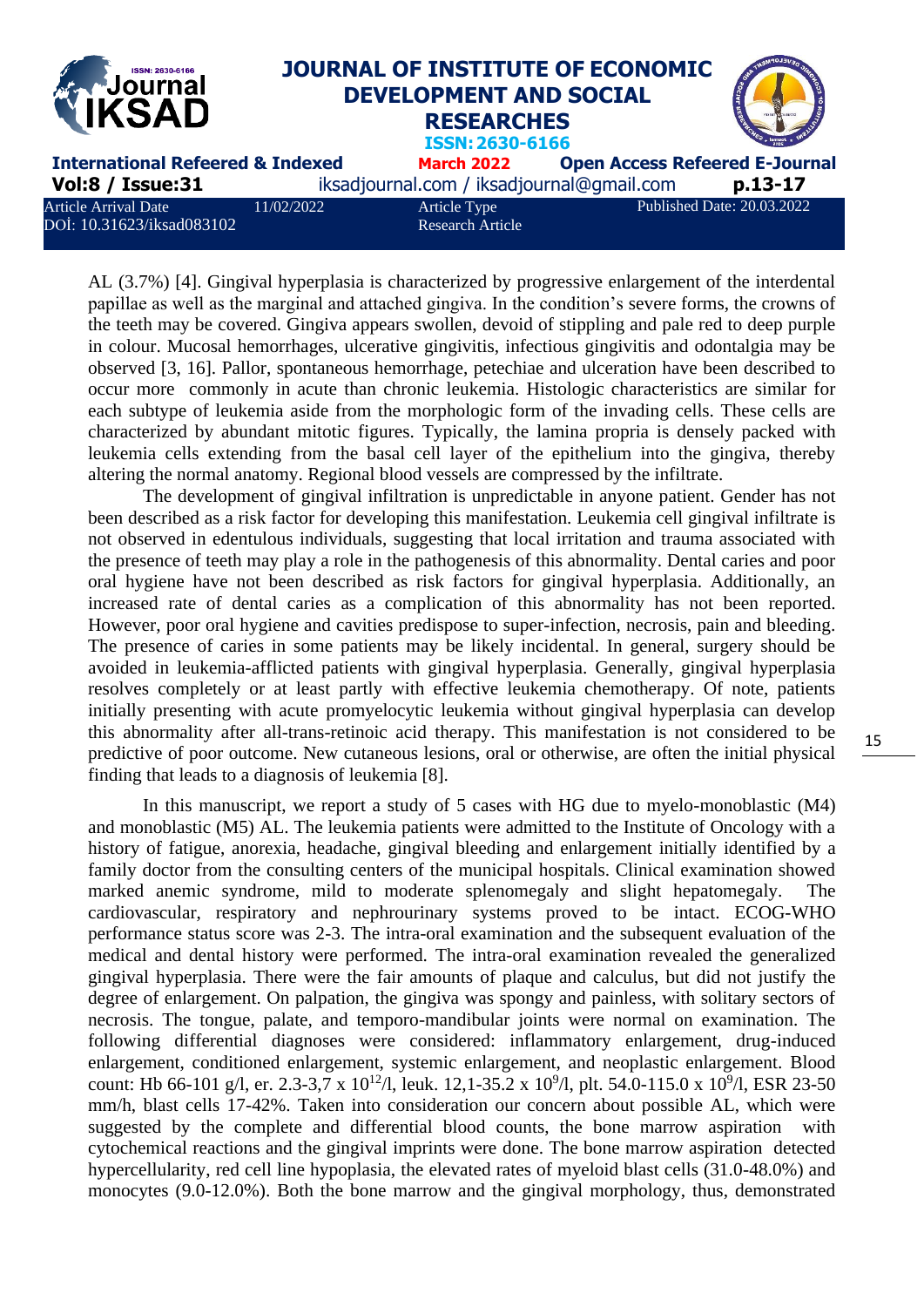

leukemia cell infiltration, confirming the diagnosis of AL. The combined induction therapy with cytarabine and doxorubicin were performed. HG regressed only in 3 of 5 patients after obtaining the complete hematologic response under the combined chemotherapy. Oral hygiene instruction was given to the patient and 0.2% chlorhexidine was administered.

## **Conclusions :**

- In AL the gingival hyperplasia is secondary to infiltration of the gingival tissue with blast cells, but may be mixed up with the benign conditions during the intra-oral examination.
- The gingival enlargement is more common in myelo-monoblastic and monoblastic AL.
- The HG may regress completely or at least partially under the efficient chemotherapy.
- Stomatologists should be aware of the periodontal manifestations and different complications of AL in order to enable the early diagnosis and timely referral to the comprehensive cancer centers or departments for subsequent proper management.

# **References:**

1. Academy Reports. The Pathogenesis of Periodontal Diseases. *J. Periodontol*., 1999; 70 (4): 457 – 470.

2. Armitage G.C. Periodontal diseases: Diagnosis. *Ann. Periodontol*., 1996; 1: 37 – 2 15.

3. Barrett A.P. Long term prospective clinical study of neutropenic ulceration in leukemia*. J. Oral Med*., 1987; 42: 102 – 105.

4. Cooper C.L., Loewen R., Shore T. Gingival Hyperplasia Complicating Acute Myelomonocytic Leukemia*. J. Can. Dent. Assoc*., 2000; 66 (2): 78 – 79.

5. Dreizen S., McCredie K.B., Keating M.J., Luna M.A. Malignant gingival and skin "infiltrates" in adult leukemia. *Oral Surg. Oral Med. Oral Pathol*., 1983; 55: 572 – 579.

6. Fatahzadeh M., Krakow A. M. Manifestation of acute monocytic leukemia in the oral cavity: a case report*. Spec. Care Dentist*, 2008; 28 (5): 190 – 194.

7. Ishikawa G., Waldron C.A. Diseases of the oral mucosa*.* In: Ishikawa C.A., editor. *Color atlas of oral pathology*. St. Louis (MO): Ishiyaku EuroAmerica, 1987: 71 – 102.

8. Ruiz-Arguelles G., Garces-Eisele J., Ruiz-Arguelles A. ATRA-induced gingival infiltration: report of a case [letter]. *Am. J. Hematol*., 1995; 49: 364 – 365.

9. Santosh Patil, Nitin Kalla, D.N.S.V Ramesh, A.R. Kalla. Leukemic gingival enlargement: a report of two cases. *Archives of Orofacial Sciences*, 2010; **5** (2): 69 – 72.